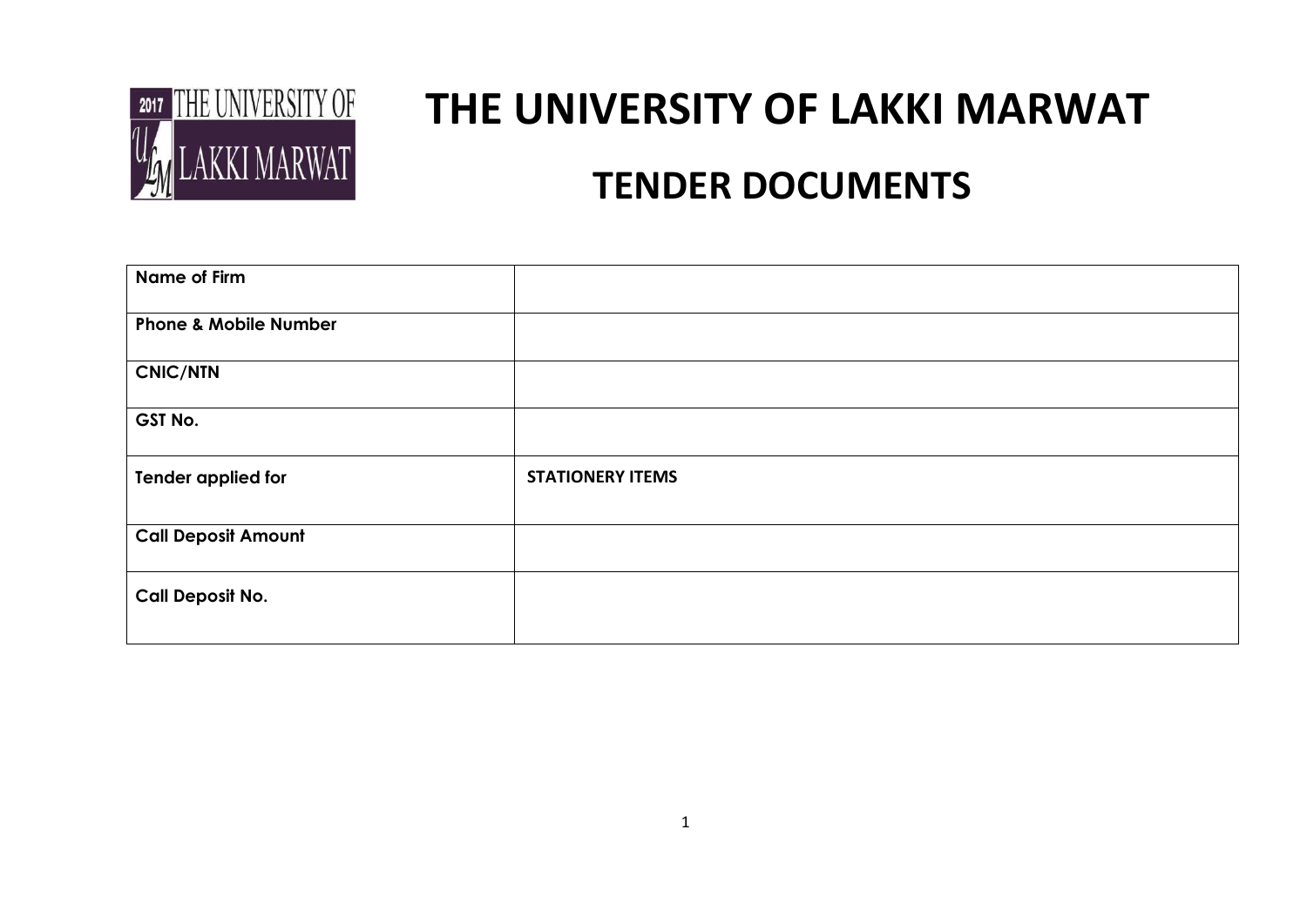#### **TERMS AND CONDITIONS FOR SUPPLY OF STATIONERY ITEMS**

#### **1. Qualification of the Vendor**

The following vendors/Suppliers are eligible to apply for the tender:

- 1. Only registered Firms/Supplier/Original Manufacturer/Authorized Dealers/ Distributors can participate in the tender.
- 2. Firms/Supplier/Original Manufacturer/Authorized Dealers/ Distributors registered with tax authorities.
- 3. The Firms/Supplier/Original Manufacturer/Authorized Dealers/ Distributors that have Never been black listed by any Government agency or authority.

#### **2. Documents Required**

The Firm/Supplier/Original Manufacturer/Authorized Dealers/ Distributors eligible to apply are required to submit the following documents with their bidding proposal:

- 1. Valid registration documents with Taxation Authorities. NTN/FTN/STRN etc.
- 2. Valid Professional Tax Certificate
- 3. Full Address and contact numbers of the office(s).

#### **3. GENERAL**

- i. Any tender without 2% earnest money will be out rightly rejected.
- ii. Conditional/incomplete tenders will be not accepted.
- iii. Telephone/telexed/faxed/telegraphic quotations will not be entertained.
- iv. Bids submitted without prescribed Tender fee or Earnest Money shall be liable for rejection at the time of Tender opening. Tender fee and Earnest money shall be submitted separately along with Tender.

#### **4. METHOD OF PROCUREMENT**

Bidding will be conducted through "**Open Competitive Bidding"** process, specified in Rules of the Khyber Pakhtunkhwa Public Procurement Goods, Works and Services Rules. Bidding is open to all eligible bidders as defined in the KPPRA Procurement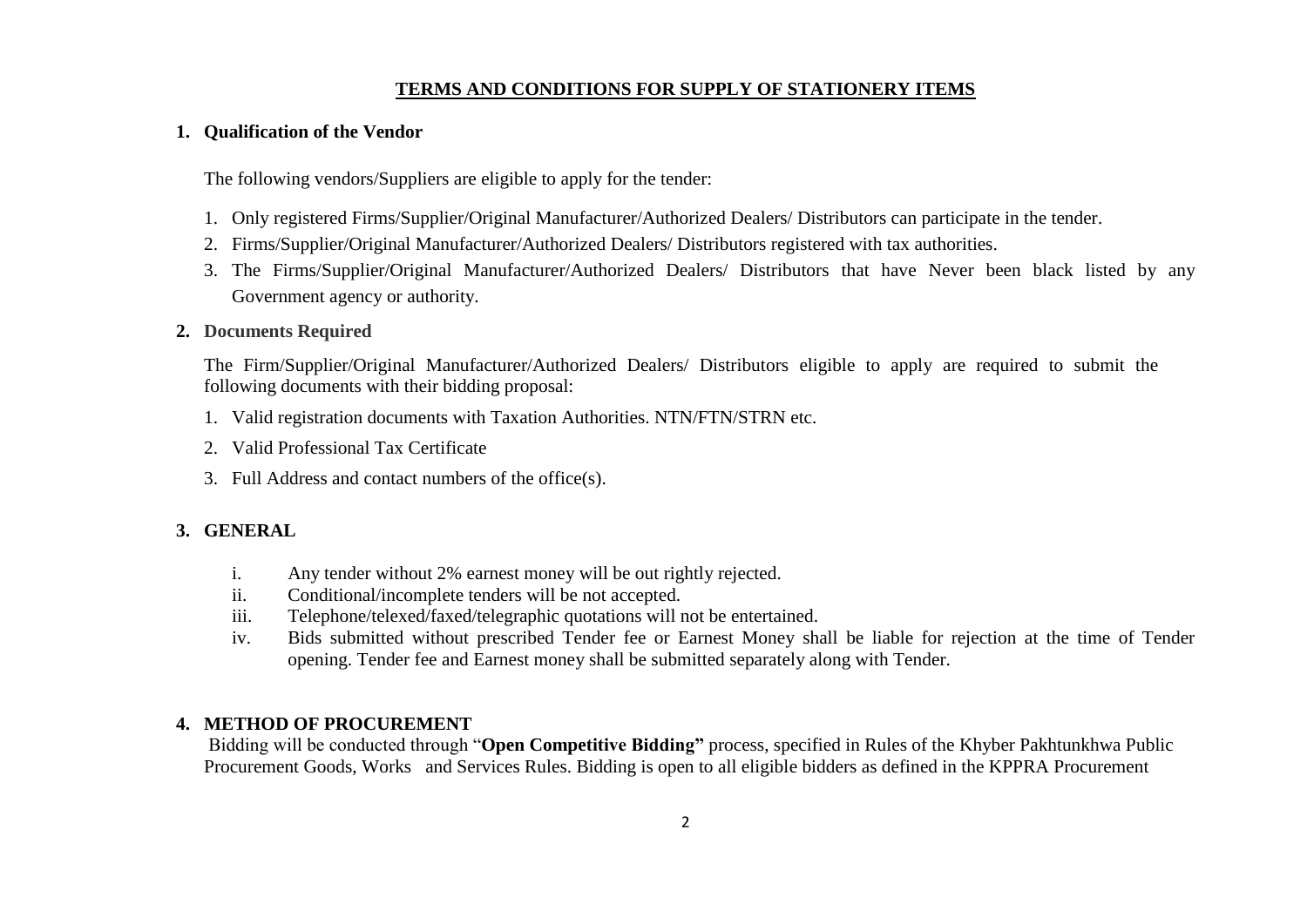Rules 2014 that meet the minimum qualification criteria and required documents. It will be a "**Single Stage - Single Envelop**" procedure.

#### **5. SCOPE OF SUPPLY**

The bidder shall supply items of the specifications given in the attached Annexure-I.

#### **6. CURRENCIES OF BID**

The prices shall be quoted in Pakistani Rupees.

#### **7. BID BONDS/EARNEST MONEY**

The bidders shall furnish, as part of his bid, earnest money equal to 2% of total quoted prices with their offer in the form of demand draft/pay order in favor of **THE UNIVERSITY OF LAKKI MARWAT**. The earnest money shall be denominated in Pak rupees and shall be in the form of Demand Draft, Pay Order or Call Deposit issued by a Pakistani scheduled Bank. The Earnest Money may be forfeited if a bidder withdraws his bid during the period of his bid validity.

#### **8. DEADLINE FOR SUBMISSION OF BIDS**

All bids must reach and be received by the purchaser on or before the prescribed deadline during the office hours. The tenders will be opened at 02:30 PM on Dated 25-04-2019 in the Committee room of The University of Lakki Marwat in the presence of University Purchase Committee.

#### **9. LATE BIDS**

Any bid received by the Purchaser after the prescribed deadline for submission of bids shall be returned un-opened to the bidder.

#### **10. PURCHASER'S RIGHT TO ACCEPT OR REJECT ANY OR ALL BIDS**

The UNIVERSITY OF LAKKI MARWAT (University Purchase Committee) reserves the right to reduce or increase the quantity, accept or reject any/all tenders/ bids as per KPPRA rules.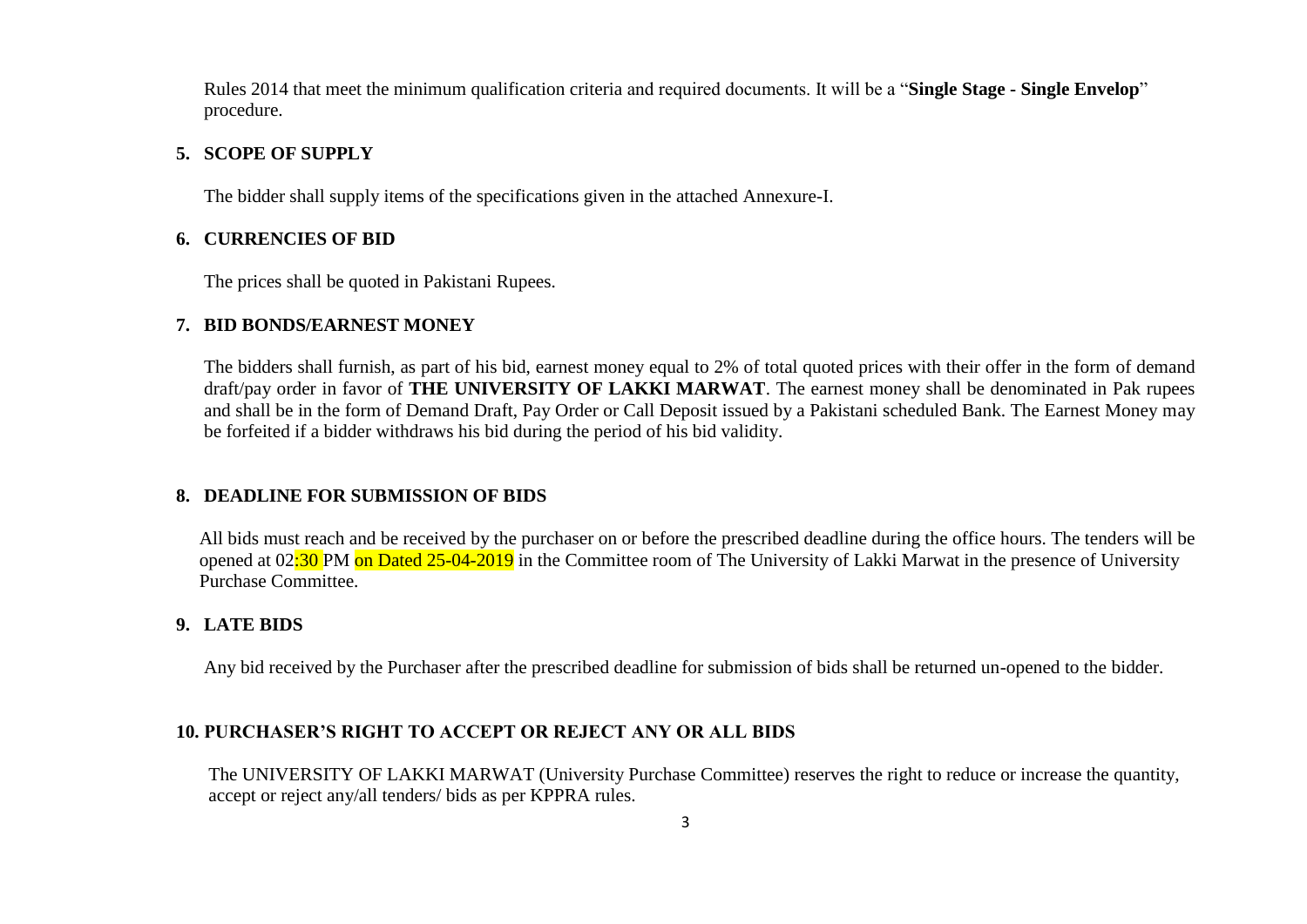#### **11. CONVINCING**

Unsolicited advice/clarification and any personal approaches at any stage of Evaluations are strictly prohibited and may lead to disqualification.

#### **12. DELIVERY OF ITEMS**

The bidder shall make delivery of goods at his own cost within the specified period from the date of issuance of Purchase Order from the THE UNIVERSITY OF LAKKI MARWAT. In case of delay in supply within stipulated time then penalty @2% per day will be imposed for first 15 days and thereafter @4% per day in the subsequent period.

#### **14**. **MODE OF PAYMENT**

Payment shall be made in form of crossed cheque, which shall be issued after delivery of items and verification of the inspection committee/officer concerned.

#### **15. BID EVALUATION CRITERIA**

The awards of contract would be based strictly on the specification provided in the bidding documents and quality of the items and not only on the basis of lowest rates**.**

#### **16. Taxes**

All Government Taxes i.e Income Tax, GST, Professional Tax, Stamp Duty etc. will be deducted.

#### **17. TA/DA Claim**

No TA/DA claim will be entertained by the university.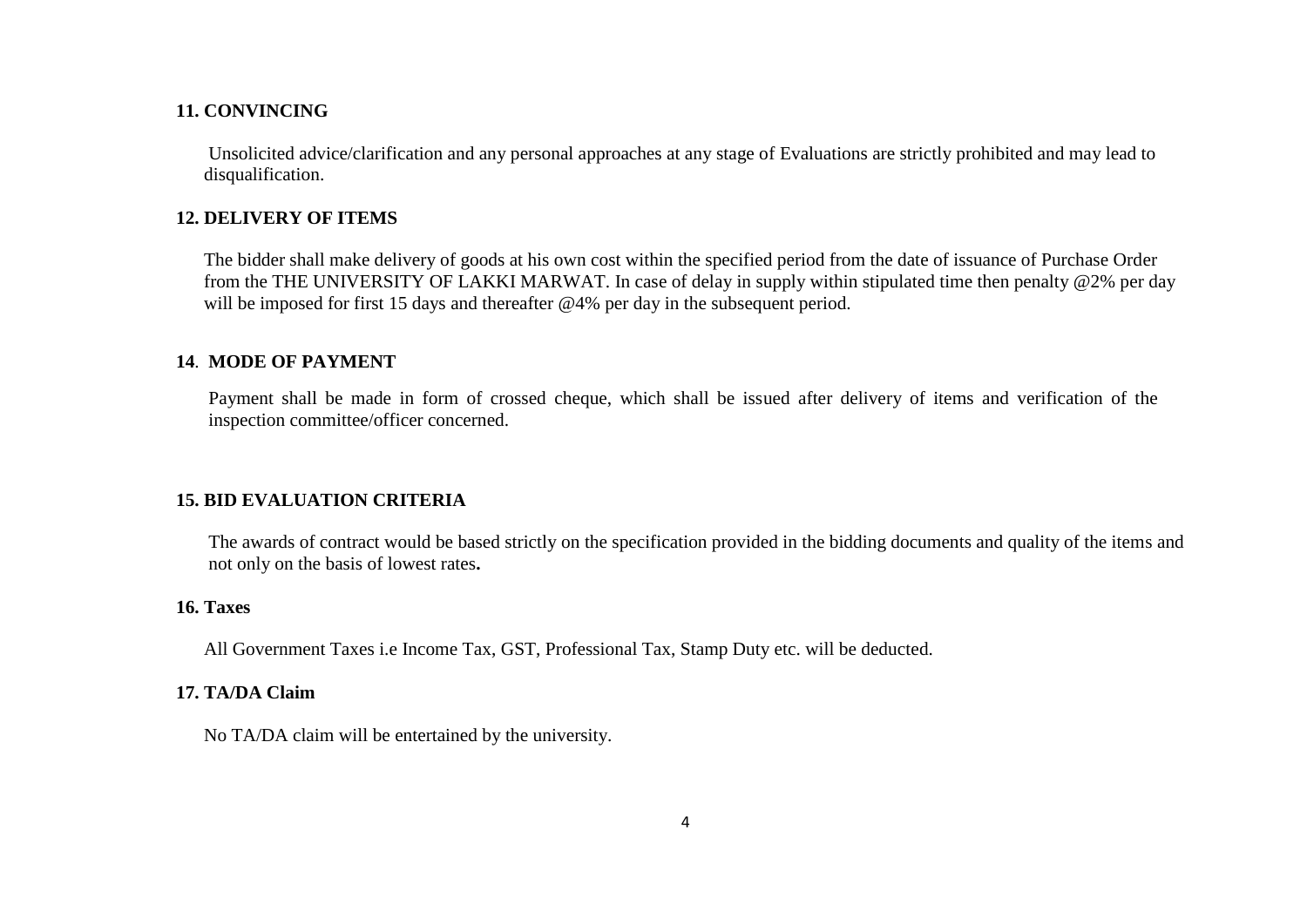#### **18. Bid Validity**

All offers shall remain valid for 180 days from the date of opening of bids, until any further extension required by the University of Lakki Marwat.

**PROJECT DIRECTOR THE UNIVERSITY OF LAKKI MARWAT**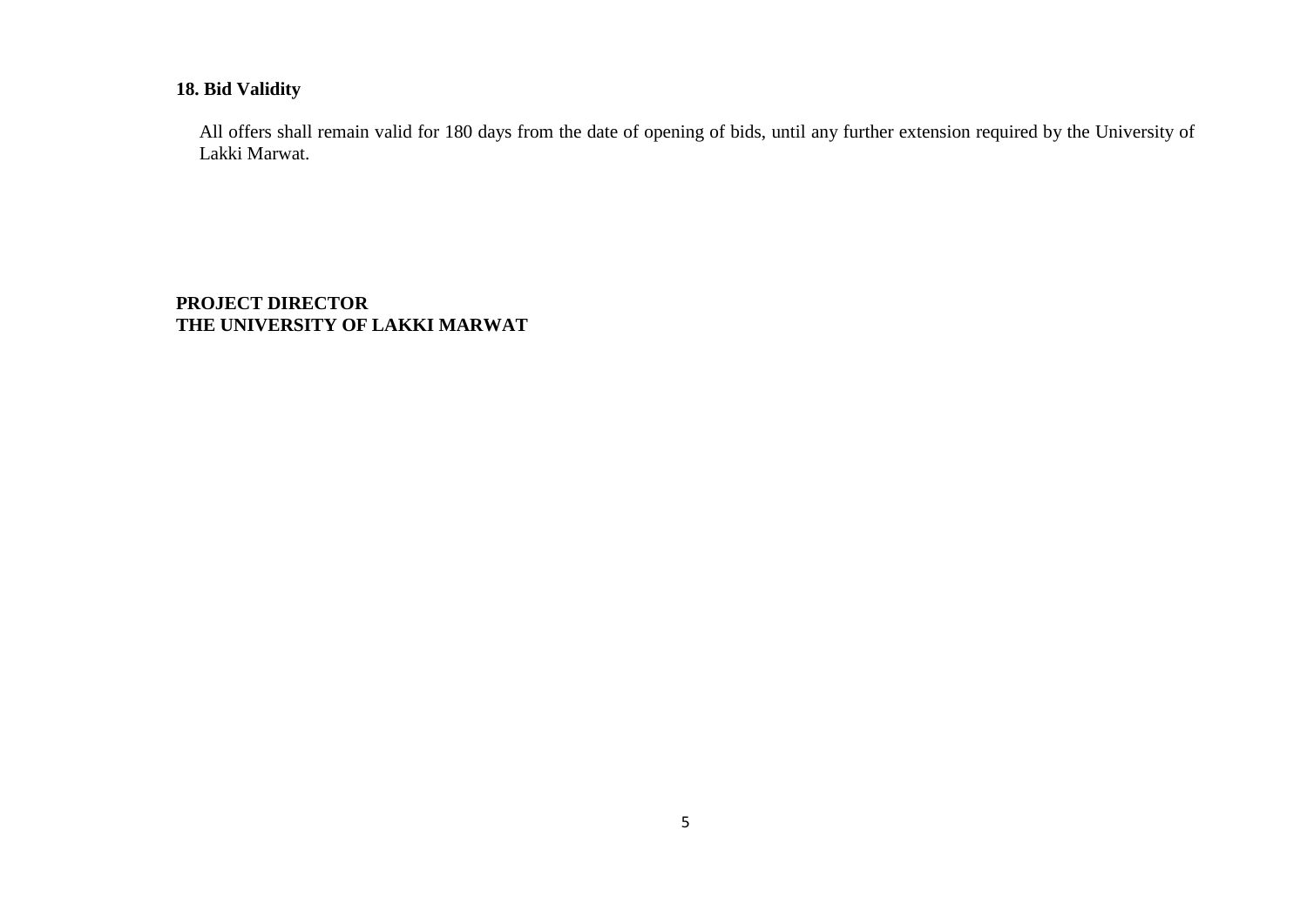### **Annexure-I**

## **THE UNIVERSITY OF LAKKI MARWAT, KP Financial Proposal for Stationery Items**

**Name of the firm:** 

**Address:** 

| S.No. | <b>Items</b>             | <b>Specifications</b> | <b>Units</b> | Quantity | <b>Unit Rate</b><br>with Taxes<br>(Rs.) | <b>GST</b><br>Rs. | <b>Total Cost</b><br>(with all<br>taxes)(Rs.) |
|-------|--------------------------|-----------------------|--------------|----------|-----------------------------------------|-------------------|-----------------------------------------------|
| 01    | Paper Rims               | A-4 size AA 80 grm    | No           | 250      |                                         |                   |                                               |
| 02    | Paper Rims               | Legal Size AA 80 grm  | No           | 200      |                                         |                   |                                               |
| 03    | Paper Rims               | Letter Size AA 80 grm | No           | 10       |                                         |                   |                                               |
| 04    | Rechecking forms         | On sample provision   | No           | 1000     |                                         |                   |                                               |
| 05    | <b>Grace Marks Forms</b> | On sample provision   | No           | 1000     |                                         |                   |                                               |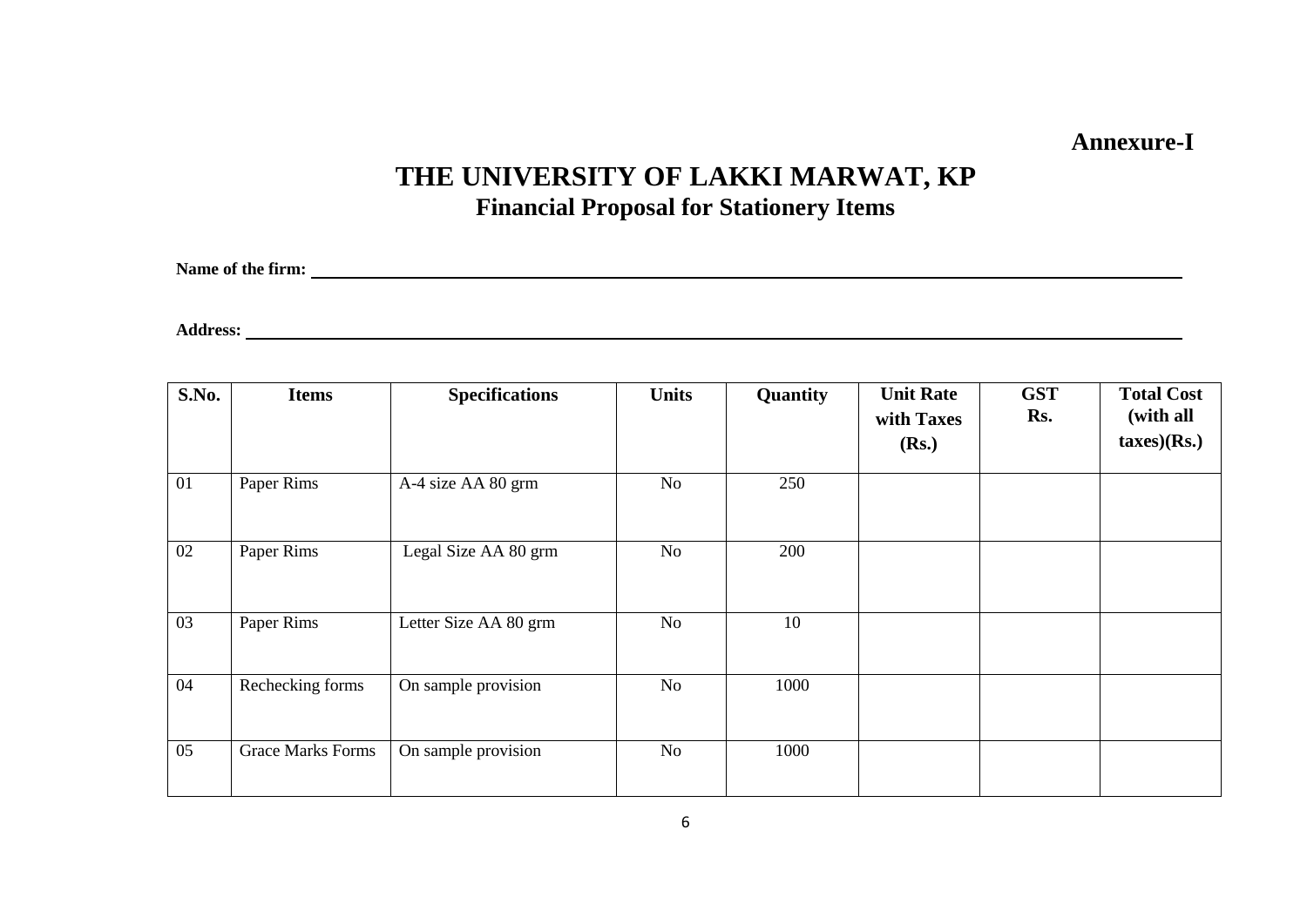| S.No. | <b>Items</b>     | <b>Specifications</b>                                 | <b>Units</b>    | Quantity | <b>Unit Rate</b><br>with Taxes | <b>GST</b><br>Rs. | <b>Total Cost</b><br>(with all |
|-------|------------------|-------------------------------------------------------|-----------------|----------|--------------------------------|-------------------|--------------------------------|
|       |                  |                                                       |                 |          | (Rs.)                          |                   | taxes)(Rs.)                    |
| 06    | <b>DMC</b> Forms | On sample provision                                   | No              | 1000     |                                |                   |                                |
| 07    | <b>UFM Forms</b> | On sample provision                                   | No              | 1000     |                                |                   |                                |
| 08    | Envelops         | Large size with University<br>Monogram                | No              | 2000     |                                |                   |                                |
| 09    | Envelops         | Medium size with University<br>Monogram               | $\overline{No}$ | 2000     |                                |                   |                                |
| 10    | Envelops         | Small size with University<br>Monogram                | No              | 2000     |                                |                   |                                |
| 11    | File Cover       | On Sample with University<br>Monogram (Black & White) | No              | 2000     |                                |                   |                                |
| 12    | File Cover       | On Sample with University<br>Monogram (Colour)        | No              | 500      |                                |                   |                                |
| 13    | <b>File Base</b> | Best Quality and on Sample<br>Provision               | N <sub>o</sub>  | 1000     |                                |                   |                                |
| 14    | Box File         | Best Quality and on Sample<br>Provision               | No              | 500      |                                |                   |                                |